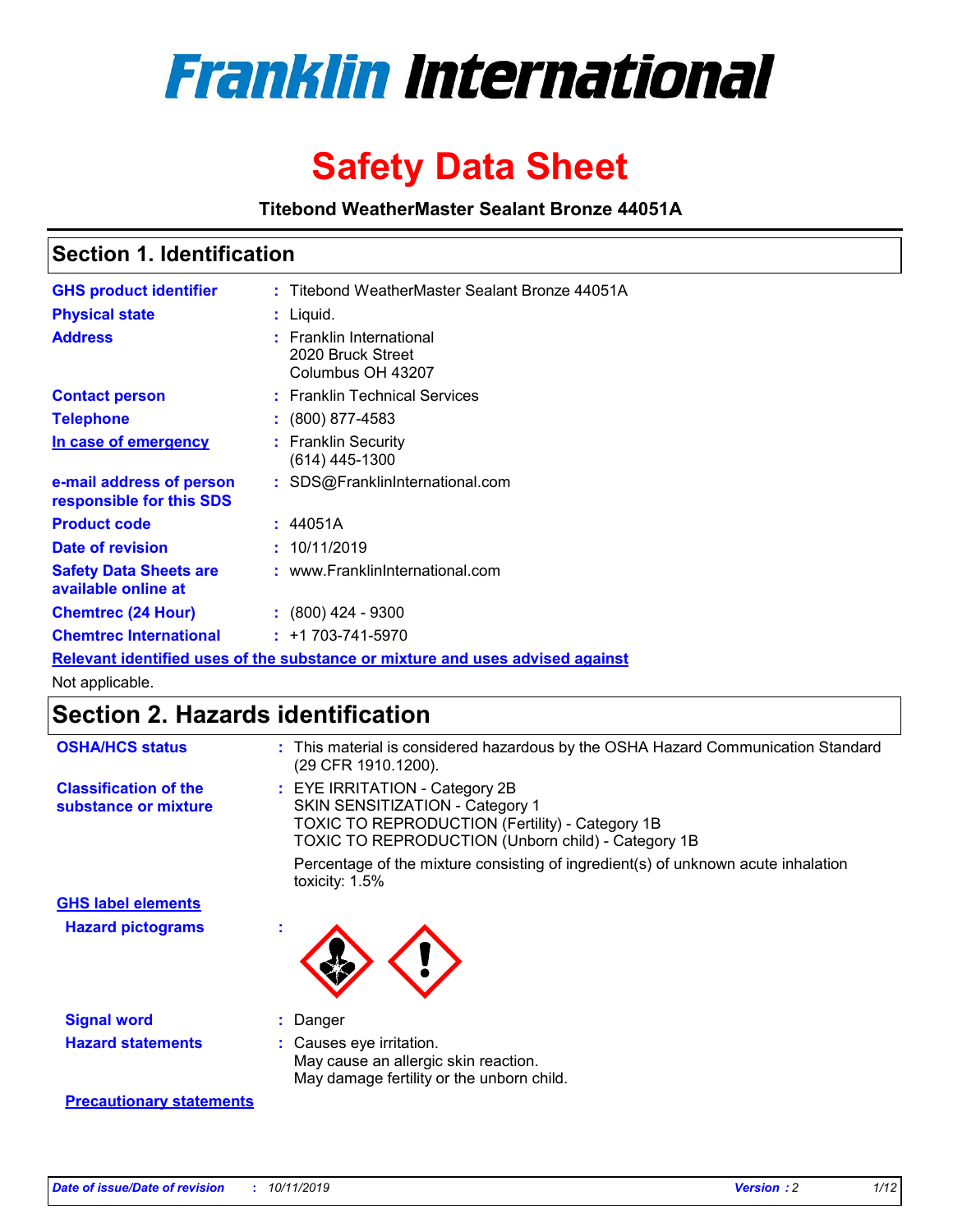### **Section 2. Hazards identification**

| <b>Prevention</b>                          | : Obtain special instructions before use. Do not handle until all safety precautions have<br>been read and understood. Wear protective gloves. Wear eye or face protection.<br>Wear protective clothing. Avoid breathing vapor. Wash hands thoroughly after handling.<br>Contaminated work clothing must not be allowed out of the workplace.                                                        |
|--------------------------------------------|------------------------------------------------------------------------------------------------------------------------------------------------------------------------------------------------------------------------------------------------------------------------------------------------------------------------------------------------------------------------------------------------------|
| <b>Response</b>                            | : IF exposed or concerned: Get medical attention. IF ON SKIN: Wash with plenty of<br>soap and water. Wash contaminated clothing before reuse. If skin irritation or rash<br>occurs: Get medical attention. IF IN EYES: Rinse cautiously with water for several<br>minutes. Remove contact lenses, if present and easy to do. Continue rinsing. If eye<br>irritation persists: Get medical attention. |
| <b>Storage</b>                             | : Store locked up.                                                                                                                                                                                                                                                                                                                                                                                   |
| <b>Disposal</b>                            | : Dispose of contents and container in accordance with all local, regional, national and<br>international regulations.                                                                                                                                                                                                                                                                               |
| <b>Hazards not otherwise</b><br>classified | : Product generates methanol during cure.                                                                                                                                                                                                                                                                                                                                                            |
|                                            |                                                                                                                                                                                                                                                                                                                                                                                                      |

### **Section 3. Composition/information on ingredients**

| <b>Substance/mixture</b><br>: Mixture                |               |                     |
|------------------------------------------------------|---------------|---------------------|
| Ingredient name                                      | $\frac{9}{6}$ | <b>CAS number</b>   |
| 3-aminopropyltriethoxysilane<br>Dibutyltin dilaurate | צ≥<br>≤0.3    | 919-30-2<br>77-58-7 |

Any concentration shown as a range is to protect confidentiality or is due to batch variation.

**There are no additional ingredients present which, within the current knowledge of the supplier and in the concentrations applicable, are classified as hazardous to health or the environment and hence require reporting in this section.**

**Occupational exposure limits, if available, are listed in Section 8.**

### **Section 4. First aid measures**

|                     | <b>Description of necessary first aid measures</b>                                                                                                                                                                                                                                                                                                                                                                                                                                                                                                                                                                                                                                                                                                                        |  |  |  |  |
|---------------------|---------------------------------------------------------------------------------------------------------------------------------------------------------------------------------------------------------------------------------------------------------------------------------------------------------------------------------------------------------------------------------------------------------------------------------------------------------------------------------------------------------------------------------------------------------------------------------------------------------------------------------------------------------------------------------------------------------------------------------------------------------------------------|--|--|--|--|
| <b>Eye contact</b>  | : Immediately flush eyes with plenty of water, occasionally lifting the upper and lower<br>eyelids. Check for and remove any contact lenses. Continue to rinse for at least 10<br>minutes. If irritation persists, get medical attention.                                                                                                                                                                                                                                                                                                                                                                                                                                                                                                                                 |  |  |  |  |
| <b>Inhalation</b>   | : Remove victim to fresh air and keep at rest in a position comfortable for breathing. If<br>not breathing, if breathing is irregular or if respiratory arrest occurs, provide artificial<br>respiration or oxygen by trained personnel. It may be dangerous to the person providing<br>aid to give mouth-to-mouth resuscitation. Get medical attention. If unconscious, place<br>in recovery position and get medical attention immediately. Maintain an open airway.<br>Loosen tight clothing such as a collar, tie, belt or waistband. In case of inhalation of<br>decomposition products in a fire, symptoms may be delayed. The exposed person may<br>need to be kept under medical surveillance for 48 hours.                                                       |  |  |  |  |
| <b>Skin contact</b> | : Wash with plenty of soap and water. Remove contaminated clothing and shoes. Wash<br>contaminated clothing thoroughly with water before removing it, or wear gloves.<br>Continue to rinse for at least 10 minutes. Get medical attention. In the event of any<br>complaints or symptoms, avoid further exposure. Wash clothing before reuse. Clean<br>shoes thoroughly before reuse.                                                                                                                                                                                                                                                                                                                                                                                     |  |  |  |  |
| <b>Ingestion</b>    | : Wash out mouth with water. Remove dentures if any. Remove victim to fresh air and<br>keep at rest in a position comfortable for breathing. If material has been swallowed and<br>the exposed person is conscious, give small quantities of water to drink. Stop if the<br>exposed person feels sick as vomiting may be dangerous. Do not induce vomiting<br>unless directed to do so by medical personnel. If vomiting occurs, the head should be<br>kept low so that vomit does not enter the lungs. Get medical attention. Never give<br>anything by mouth to an unconscious person. If unconscious, place in recovery position<br>and get medical attention immediately. Maintain an open airway. Loosen tight clothing<br>such as a collar, tie, belt or waistband. |  |  |  |  |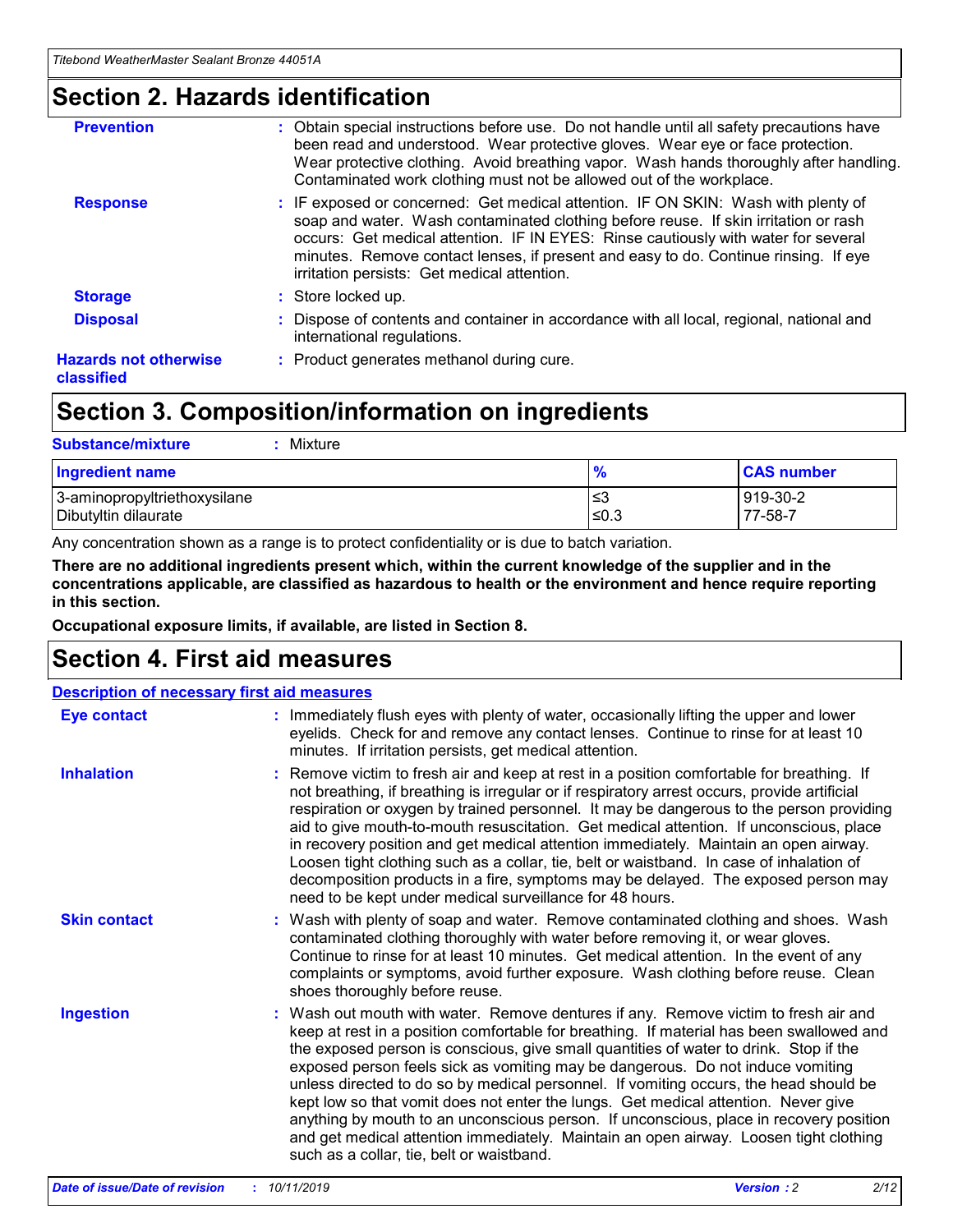## **Section 4. First aid measures**

| Most important symptoms/effects, acute and delayed |                                       |                                                                                                                                                                                                                                                                                                                                                                                                                 |  |  |  |
|----------------------------------------------------|---------------------------------------|-----------------------------------------------------------------------------------------------------------------------------------------------------------------------------------------------------------------------------------------------------------------------------------------------------------------------------------------------------------------------------------------------------------------|--|--|--|
|                                                    | <b>Potential acute health effects</b> |                                                                                                                                                                                                                                                                                                                                                                                                                 |  |  |  |
| <b>Eye contact</b>                                 |                                       | : May cause eye irritation.                                                                                                                                                                                                                                                                                                                                                                                     |  |  |  |
| <b>Inhalation</b>                                  |                                       | : No known significant effects or critical hazards.                                                                                                                                                                                                                                                                                                                                                             |  |  |  |
| <b>Skin contact</b>                                |                                       | : May cause skin irritation.                                                                                                                                                                                                                                                                                                                                                                                    |  |  |  |
| <b>Ingestion</b>                                   |                                       | : No known significant effects or critical hazards.                                                                                                                                                                                                                                                                                                                                                             |  |  |  |
| Over-exposure signs/symptoms                       |                                       |                                                                                                                                                                                                                                                                                                                                                                                                                 |  |  |  |
| <b>Eye contact</b>                                 |                                       | : Adverse symptoms may include the following:<br>irritation<br>watering<br>redness                                                                                                                                                                                                                                                                                                                              |  |  |  |
| <b>Inhalation</b>                                  |                                       | : Adverse symptoms may include the following:<br>reduced fetal weight<br>increase in fetal deaths<br>skeletal malformations                                                                                                                                                                                                                                                                                     |  |  |  |
| <b>Skin contact</b>                                |                                       | : Adverse symptoms may include the following:<br>irritation<br>redness<br>reduced fetal weight<br>increase in fetal deaths<br>skeletal malformations                                                                                                                                                                                                                                                            |  |  |  |
| <b>Ingestion</b>                                   |                                       | : Adverse symptoms may include the following:<br>reduced fetal weight<br>increase in fetal deaths<br>skeletal malformations                                                                                                                                                                                                                                                                                     |  |  |  |
|                                                    |                                       | <b>Indication of immediate medical attention and special treatment needed, if necessary</b>                                                                                                                                                                                                                                                                                                                     |  |  |  |
| <b>Notes to physician</b>                          |                                       | : In case of inhalation of decomposition products in a fire, symptoms may be delayed.<br>The exposed person may need to be kept under medical surveillance for 48 hours.                                                                                                                                                                                                                                        |  |  |  |
| <b>Specific treatments</b>                         |                                       | : No specific treatment.                                                                                                                                                                                                                                                                                                                                                                                        |  |  |  |
| <b>Protection of first-aiders</b>                  |                                       | : No action shall be taken involving any personal risk or without suitable training. If it is<br>suspected that fumes are still present, the rescuer should wear an appropriate mask or<br>self-contained breathing apparatus. It may be dangerous to the person providing aid to<br>give mouth-to-mouth resuscitation. Wash contaminated clothing thoroughly with water<br>before removing it, or wear gloves. |  |  |  |

**See toxicological information (Section 11)**

### **Section 5. Fire-fighting measures**

| <b>Extinguishing media</b>                             |                                                                                                                                                                                                     |
|--------------------------------------------------------|-----------------------------------------------------------------------------------------------------------------------------------------------------------------------------------------------------|
| <b>Suitable extinguishing</b><br>media                 | : Use an extinguishing agent suitable for the surrounding fire.                                                                                                                                     |
| <b>Unsuitable extinguishing</b><br>media               | $:$ None known.                                                                                                                                                                                     |
| <b>Specific hazards arising</b><br>from the chemical   | : In a fire or if heated, a pressure increase will occur and the container may burst.                                                                                                               |
| <b>Hazardous thermal</b><br>decomposition products     | : Decomposition products may include the following materials:<br>carbon dioxide<br>carbon monoxide<br>nitrogen oxides<br>metal oxide/oxides                                                         |
| <b>Special protective actions</b><br>for fire-fighters | : Promptly isolate the scene by removing all persons from the vicinity of the incident if<br>there is a fire. No action shall be taken involving any personal risk or without suitable<br>training. |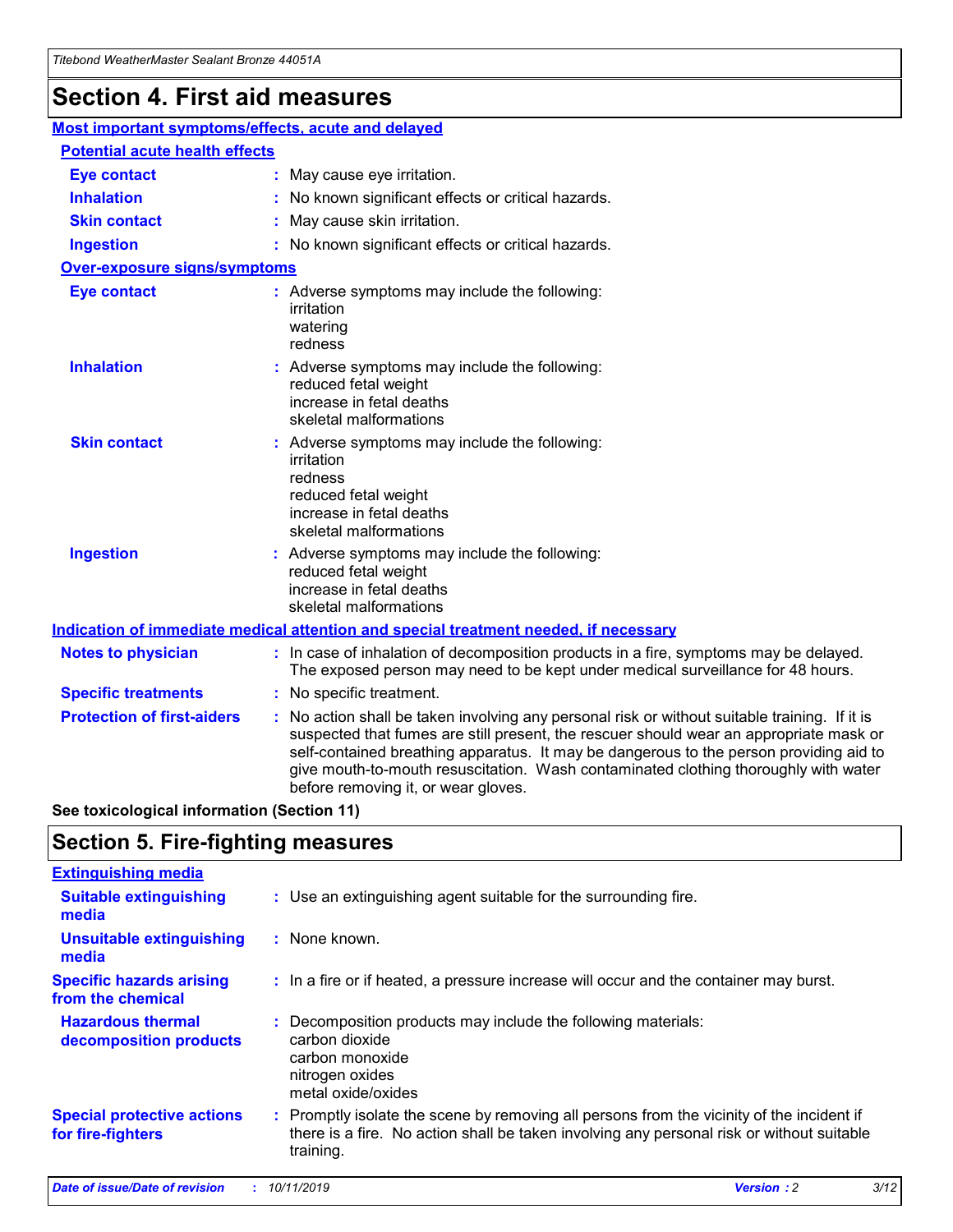### **Section 5. Fire-fighting measures**

**Special protective equipment for fire-fighters** Fire-fighters should wear appropriate protective equipment and self-contained breathing **:** apparatus (SCBA) with a full face-piece operated in positive pressure mode.

### **Section 6. Accidental release measures**

#### **Personal precautions, protective equipment and emergency procedures**

| For non-emergency<br>personnel                               | : No action shall be taken involving any personal risk or without suitable training.<br>Evacuate surrounding areas. Keep unnecessary and unprotected personnel from<br>entering. Do not touch or walk through spilled material. Avoid breathing vapor or mist.<br>Provide adequate ventilation. Wear appropriate respirator when ventilation is<br>inadequate. Put on appropriate personal protective equipment.                                                                                                                                                                                                                                                                                             |
|--------------------------------------------------------------|--------------------------------------------------------------------------------------------------------------------------------------------------------------------------------------------------------------------------------------------------------------------------------------------------------------------------------------------------------------------------------------------------------------------------------------------------------------------------------------------------------------------------------------------------------------------------------------------------------------------------------------------------------------------------------------------------------------|
| For emergency responders                                     | : If specialized clothing is required to deal with the spillage, take note of any information in<br>Section 8 on suitable and unsuitable materials. See also the information in "For non-<br>emergency personnel".                                                                                                                                                                                                                                                                                                                                                                                                                                                                                           |
| <b>Environmental precautions</b>                             | : Avoid dispersal of spilled material and runoff and contact with soil, waterways, drains<br>and sewers. Inform the relevant authorities if the product has caused environmental<br>pollution (sewers, waterways, soil or air).                                                                                                                                                                                                                                                                                                                                                                                                                                                                              |
| <b>Methods and materials for containment and cleaning up</b> |                                                                                                                                                                                                                                                                                                                                                                                                                                                                                                                                                                                                                                                                                                              |
| <b>Small spill</b>                                           | : Stop leak if without risk. Move containers from spill area. Dilute with water and mop up<br>if water-soluble. Alternatively, or if water-insoluble, absorb with an inert dry material and<br>place in an appropriate waste disposal container. Dispose of via a licensed waste<br>disposal contractor.                                                                                                                                                                                                                                                                                                                                                                                                     |
| <b>Large spill</b>                                           | : Stop leak if without risk. Move containers from spill area. Approach release from<br>upwind. Prevent entry into sewers, water courses, basements or confined areas. Wash<br>spillages into an effluent treatment plant or proceed as follows. Contain and collect<br>spillage with non-combustible, absorbent material e.g. sand, earth, vermiculite or<br>diatomaceous earth and place in container for disposal according to local regulations<br>(see Section 13). Dispose of via a licensed waste disposal contractor. Contaminated<br>absorbent material may pose the same hazard as the spilled product. Note: see<br>Section 1 for emergency contact information and Section 13 for waste disposal. |

### **Section 7. Handling and storage**

| <b>Precautions for safe handling</b>                                             |                                                                                                                                                                                                                                                                                                                                                                                                                                                                                                                                                                                                                                                                                                                                                                                                                                                  |
|----------------------------------------------------------------------------------|--------------------------------------------------------------------------------------------------------------------------------------------------------------------------------------------------------------------------------------------------------------------------------------------------------------------------------------------------------------------------------------------------------------------------------------------------------------------------------------------------------------------------------------------------------------------------------------------------------------------------------------------------------------------------------------------------------------------------------------------------------------------------------------------------------------------------------------------------|
| <b>Protective measures</b>                                                       | : Put on appropriate personal protective equipment (see Section 8). Persons with a<br>history of skin sensitization problems should not be employed in any process in which<br>this product is used. Avoid exposure - obtain special instructions before use. Avoid<br>exposure during pregnancy. Do not handle until all safety precautions have been read<br>and understood. Do not get in eyes or on skin or clothing. Do not ingest. Avoid<br>breathing vapor or mist. If during normal use the material presents a respiratory hazard,<br>use only with adequate ventilation or wear appropriate respirator. Keep in the original<br>container or an approved alternative made from a compatible material, kept tightly<br>closed when not in use. Empty containers retain product residue and can be hazardous.<br>Do not reuse container. |
| <b>Advice on general</b><br>occupational hygiene                                 | : Eating, drinking and smoking should be prohibited in areas where this material is<br>handled, stored and processed. Workers should wash hands and face before eating,<br>drinking and smoking. Remove contaminated clothing and protective equipment before<br>entering eating areas. See also Section 8 for additional information on hygiene<br>measures.                                                                                                                                                                                                                                                                                                                                                                                                                                                                                    |
| <b>Conditions for safe storage,</b><br>including any<br><b>incompatibilities</b> | Store between the following temperatures: 0 to 120°C (32 to 248°F). Store in<br>accordance with local regulations. Store in original container protected from direct<br>sunlight in a dry, cool and well-ventilated area, away from incompatible materials (see<br>Section 10) and food and drink. Store locked up. Keep container tightly closed and<br>sealed until ready for use. Containers that have been opened must be carefully<br>resealed and kept upright to prevent leakage. Do not store in unlabeled containers.<br>Use appropriate containment to avoid environmental contamination. See Section 10 for<br>incompatible materials before handling or use.                                                                                                                                                                         |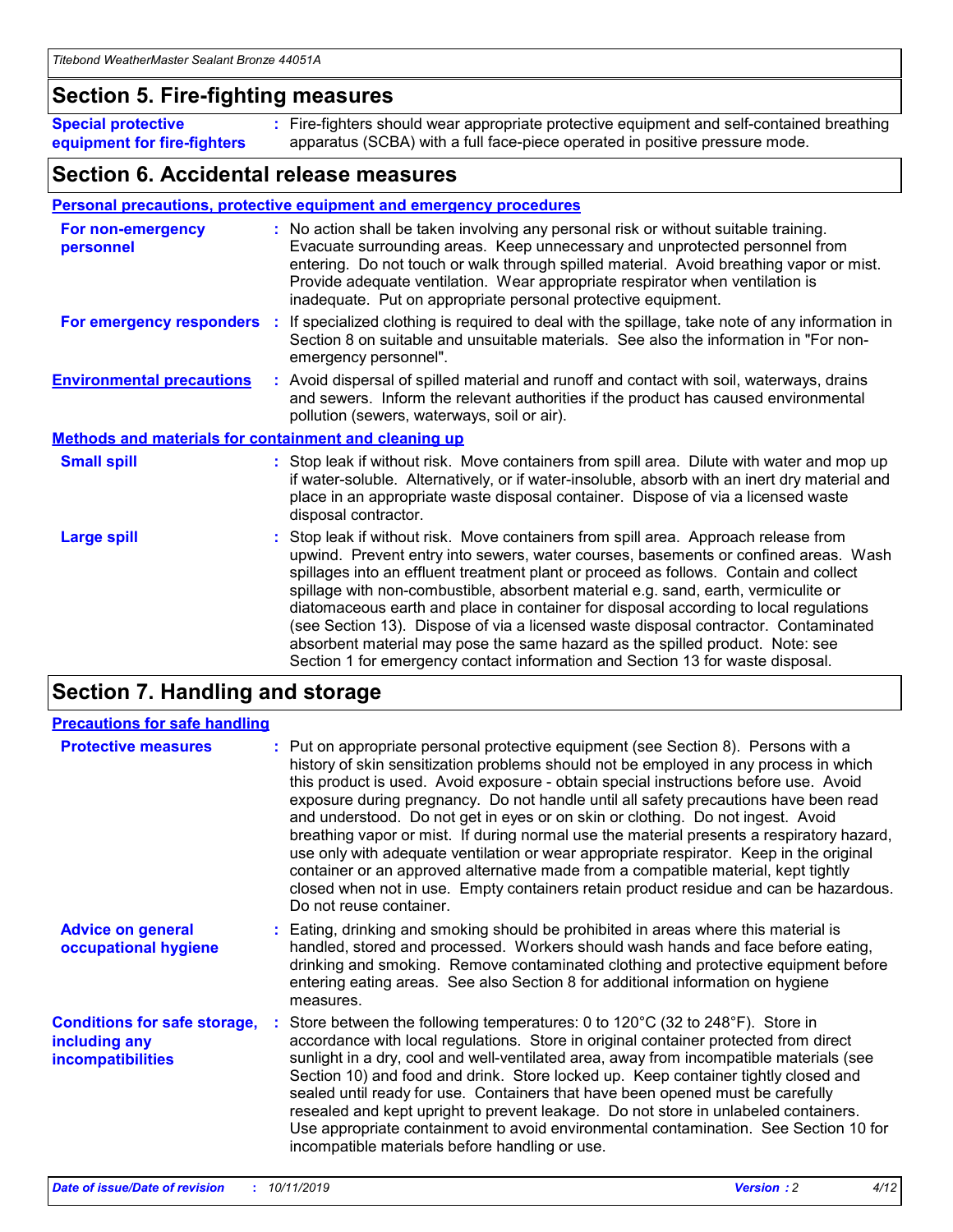## **Section 8. Exposure controls/personal protection**

#### **Control parameters**

#### **Occupational exposure limits**

| <b>Ingredient name</b>                               |    |                        | <b>Exposure limits</b>                                                                                                                                                                                                                                                                                                                                                                                                                                                                                                                                                                                                 |
|------------------------------------------------------|----|------------------------|------------------------------------------------------------------------------------------------------------------------------------------------------------------------------------------------------------------------------------------------------------------------------------------------------------------------------------------------------------------------------------------------------------------------------------------------------------------------------------------------------------------------------------------------------------------------------------------------------------------------|
| 3-aminopropyltriethoxysilane<br>Dibutyltin dilaurate |    |                        | None.<br>ACGIH TLV (United States, 3/2019). Absorbed through skin.<br>Notes: as Sn<br>TWA: $0.1 \text{ mg/m}^3$ , (as Sn) 8 hours.<br>STEL: 0.2 mg/m <sup>3</sup> , (as Sn) 15 minutes.<br>NIOSH REL (United States, 10/2016). Absorbed through skin.<br>Notes: as Sn<br>TWA: 0.1 mg/m <sup>3</sup> , (as Sn) 10 hours.<br>OSHA PEL (United States, 5/2018). Notes: as Sn<br>TWA: $0.1 \text{ mg/m}^3$ , (as Sn) 8 hours.<br>OSHA PEL 1989 (United States, 3/1989). Absorbed through skin.<br>Notes: measured as Sn<br>TWA: 0.1 mg/m <sup>3</sup> , (measured as Sn) 8 hours. Form: Organic                            |
| <b>Appropriate engineering</b><br>controls           |    |                        | : If user operations generate dust, fumes, gas, vapor or mist, use process enclosures,<br>local exhaust ventilation or other engineering controls to keep worker exposure to<br>airborne contaminants below any recommended or statutory limits.                                                                                                                                                                                                                                                                                                                                                                       |
| <b>Environmental exposure</b><br>controls            |    |                        | Emissions from ventilation or work process equipment should be checked to ensure<br>they comply with the requirements of environmental protection legislation. In some<br>cases, fume scrubbers, filters or engineering modifications to the process equipment<br>will be necessary to reduce emissions to acceptable levels.                                                                                                                                                                                                                                                                                          |
| <b>Individual protection measures</b>                |    |                        |                                                                                                                                                                                                                                                                                                                                                                                                                                                                                                                                                                                                                        |
| <b>Hygiene measures</b>                              |    |                        | : Wash hands, forearms and face thoroughly after handling chemical products, before<br>eating, smoking and using the lavatory and at the end of the working period.<br>Appropriate techniques should be used to remove potentially contaminated clothing.<br>Contaminated work clothing should not be allowed out of the workplace. Wash<br>contaminated clothing before reusing. Ensure that eyewash stations and safety<br>showers are close to the workstation location.                                                                                                                                            |
| <b>Eye/face protection</b>                           |    |                        | : Safety eyewear complying with an approved standard should be used when a risk<br>assessment indicates this is necessary to avoid exposure to liquid splashes, mists,<br>gases or dusts. If contact is possible, the following protection should be worn, unless<br>the assessment indicates a higher degree of protection: chemical splash goggles.                                                                                                                                                                                                                                                                  |
| <b>Skin protection</b>                               |    |                        |                                                                                                                                                                                                                                                                                                                                                                                                                                                                                                                                                                                                                        |
| <b>Hand protection</b>                               |    |                        | : Chemical-resistant, impervious gloves complying with an approved standard should be<br>worn at all times when handling chemical products if a risk assessment indicates this is<br>necessary. Considering the parameters specified by the glove manufacturer, check<br>during use that the gloves are still retaining their protective properties. It should be<br>noted that the time to breakthrough for any glove material may be different for different<br>glove manufacturers. In the case of mixtures, consisting of several substances, the<br>protection time of the gloves cannot be accurately estimated. |
| <b>Body protection</b>                               |    | handling this product. | Personal protective equipment for the body should be selected based on the task being<br>performed and the risks involved and should be approved by a specialist before                                                                                                                                                                                                                                                                                                                                                                                                                                                |
| <b>Other skin protection</b>                         |    |                        | : Appropriate footwear and any additional skin protection measures should be selected<br>based on the task being performed and the risks involved and should be approved by a<br>specialist before handling this product.                                                                                                                                                                                                                                                                                                                                                                                              |
| <b>Respiratory protection</b>                        | ÷. | aspects of use.        | Based on the hazard and potential for exposure, select a respirator that meets the<br>appropriate standard or certification. Respirators must be used according to a<br>respiratory protection program to ensure proper fitting, training, and other important                                                                                                                                                                                                                                                                                                                                                         |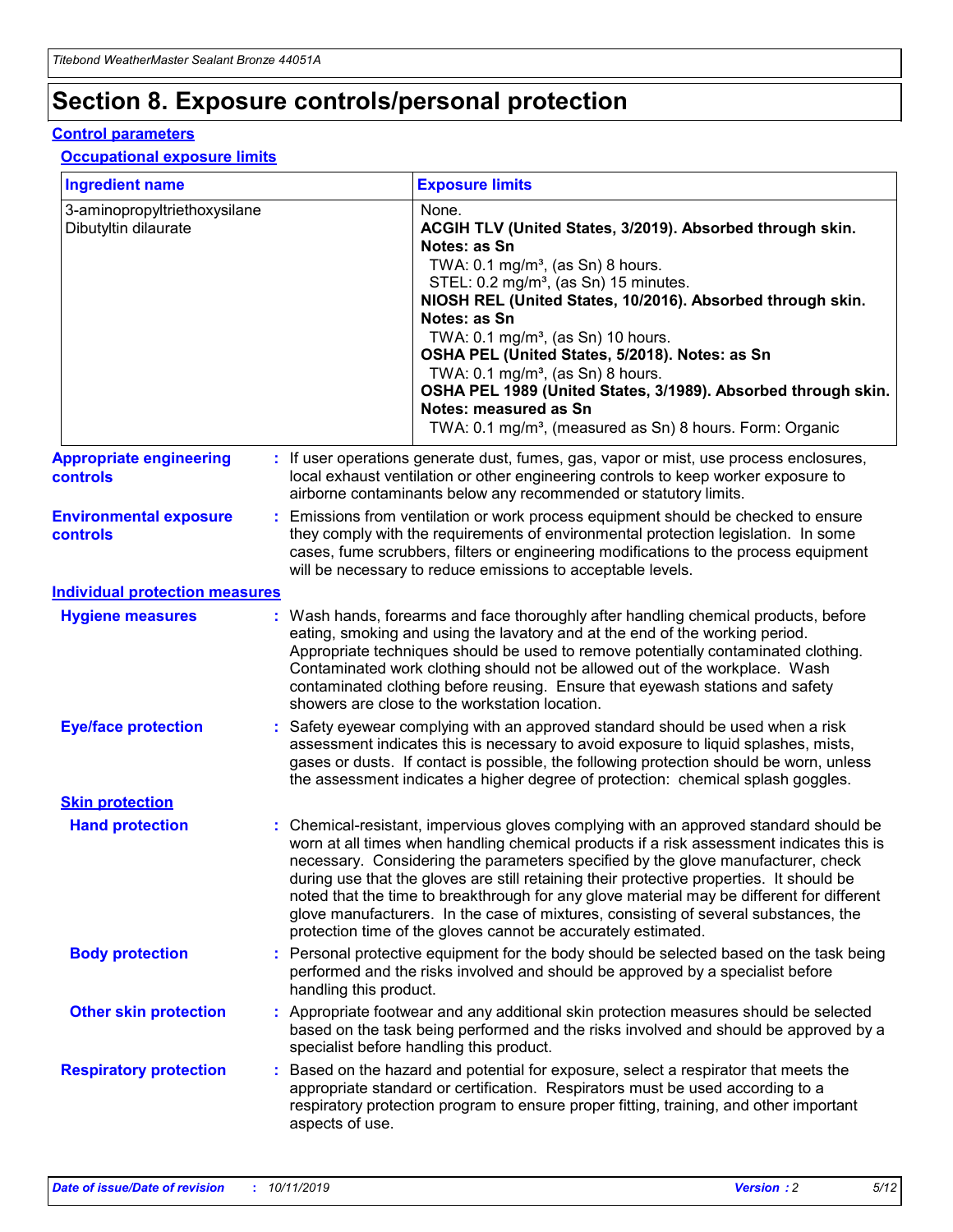### **Section 9. Physical and chemical properties**

#### **Appearance**

| <b>Physical state</b>                             |    | : Liquid. [Paste.]                                              |
|---------------------------------------------------|----|-----------------------------------------------------------------|
| <b>Color</b>                                      |    | bronze                                                          |
| Odor                                              |    | None [Slight]                                                   |
| <b>Odor threshold</b>                             | ÷  | Not available.                                                  |
| рH                                                |    | Not applicable.                                                 |
| <b>Melting point</b>                              |    | : Not available.                                                |
| <b>Boiling point</b>                              |    | >100°C (>212°F)                                                 |
| <b>Flash point</b>                                |    | Closed cup: >200°C (>392°F) [Setaflash.]                        |
| <b>Evaporation rate</b>                           |    | $\leq$ 1 (butyl acetate = 1)                                    |
| <b>Flammability (solid, gas)</b>                  |    | : Not available.                                                |
| Lower and upper explosive<br>(flammable) limits   |    | $:$ Not available.                                              |
| <b>VOC (less water, less)</b><br>exempt solvents) |    | : 0 g/l                                                         |
| <b>Volatility</b>                                 |    | $: 0\%$ (w/w)                                                   |
| <b>Vapor density</b>                              |    | Not available.                                                  |
| <b>Relative density</b>                           | ÷. | 1.4329                                                          |
| <b>Solubility</b>                                 |    | Insoluble in the following materials: cold water and hot water. |
| <b>Solubility in water</b>                        |    | Not available.                                                  |
| <b>Partition coefficient: n-</b><br>octanol/water |    | $:$ Not available.                                              |
| <b>Auto-ignition temperature</b>                  |    | : Not available.                                                |
| <b>Decomposition temperature</b>                  |    | : Not available.                                                |
| <b>Viscosity</b>                                  |    | : Not available.                                                |

### **Section 10. Stability and reactivity**

| <b>Reactivity</b>                            |    | : No specific test data related to reactivity available for this product or its ingredients.            |
|----------------------------------------------|----|---------------------------------------------------------------------------------------------------------|
| <b>Chemical stability</b>                    |    | : The product is stable.                                                                                |
| <b>Possibility of hazardous</b><br>reactions |    | : Under normal conditions of storage and use, hazardous reactions will not occur.                       |
| <b>Conditions to avoid</b>                   |    | : No specific data.                                                                                     |
| <b>Incompatible materials</b>                | ٠. | No specific data.                                                                                       |
| <b>Hazardous decomposition</b><br>products   | ÷. | Under normal conditions of storage and use, hazardous decomposition products should<br>not be produced. |

### **Section 11. Toxicological information**

### **Information on toxicological effects**

#### **Acute toxicity**

| <b>Product/ingredient name</b> | <b>Result</b>           | <b>Species</b> | <b>Dose</b>                | <b>Exposure</b> |
|--------------------------------|-------------------------|----------------|----------------------------|-----------------|
| 3-aminopropyltriethoxysilane   | <b>ILD50 Dermal</b>     | Rabbit         | 4.29 g/kg                  |                 |
| Dibutyltin dilaurate           | ILD50 Oral<br>LD50 Oral | Rat<br>Rat     | $1.57$ g/kg<br>175 $mg/kg$ |                 |
|                                |                         |                |                            |                 |

**Irritation/Corrosion**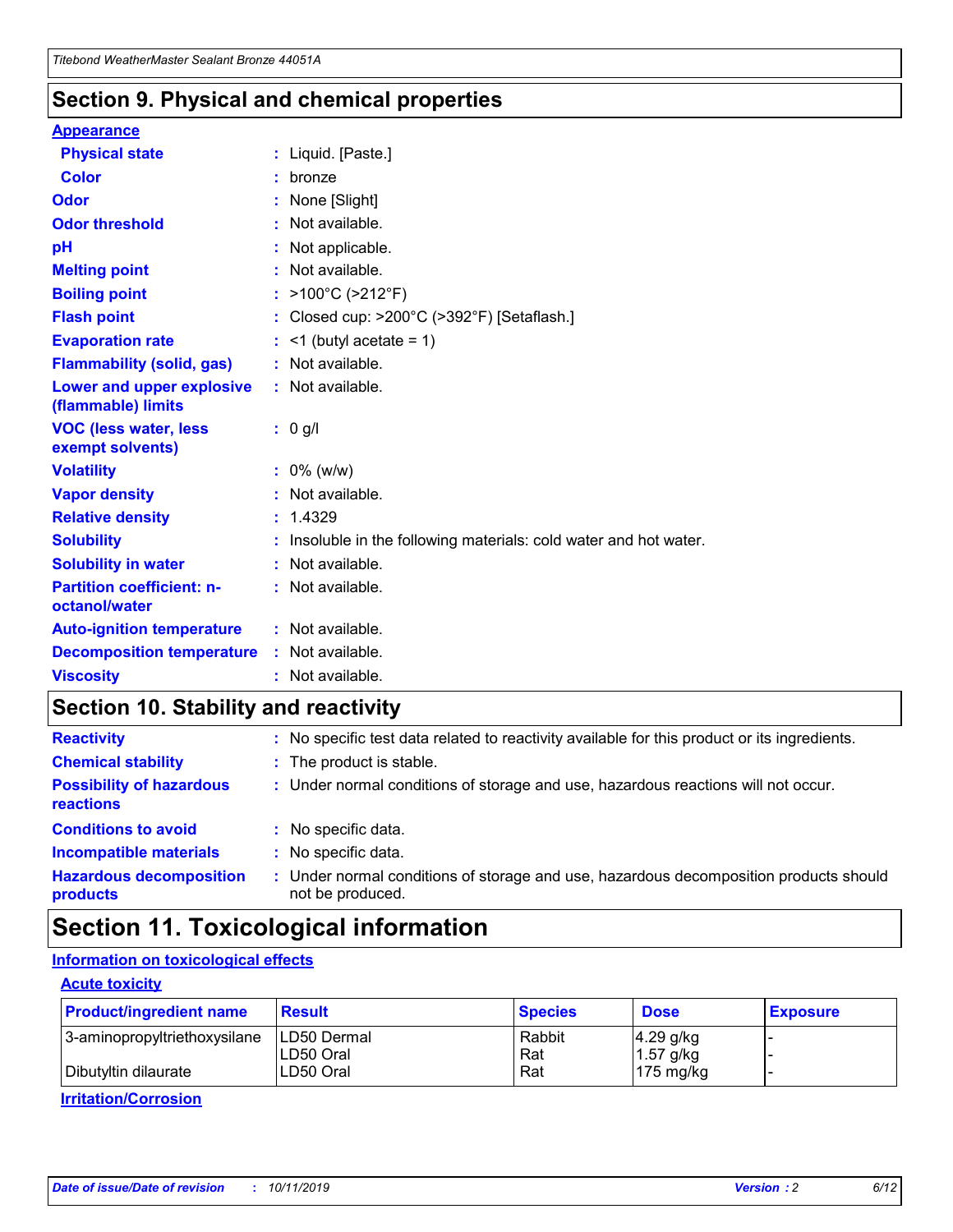## **Section 11. Toxicological information**

| <b>Product/ingredient name</b> | <b>Result</b>            | <b>Species</b> | <b>Score</b> | <b>Exposure</b>           | <b>Observation</b> |
|--------------------------------|--------------------------|----------------|--------------|---------------------------|--------------------|
| 3-aminopropyltriethoxysilane   | Eyes - Mild irritant     | Rabbit         |              | $100$ mg                  |                    |
|                                | Eyes - Severe irritant   | Rabbit         |              | 24 hours 750              |                    |
|                                |                          |                |              | ug                        |                    |
|                                | Skin - Severe irritant   | Rabbit         |              | 24 hours 5                | -                  |
| Dibutyltin dilaurate           | Eyes - Moderate irritant | Rabbit         |              | mg<br><b>24 hours 100</b> |                    |
|                                |                          |                |              | mg                        |                    |
|                                | Skin - Severe irritant   | Rabbit         |              | 500 mg                    | -                  |

### **Sensitization**

Not available.

#### **Mutagenicity**

Not available.

#### **Carcinogenicity**

Not available.

#### **Reproductive toxicity**

Not available.

#### **Teratogenicity**

Not available.

#### **Specific target organ toxicity (single exposure)**

Not available.

#### **Specific target organ toxicity (repeated exposure)**

| <b>Name</b>                                                                         |                                                                            | <b>Category</b>                                     | <b>Route of</b><br>exposure | <b>Target organs</b> |  |
|-------------------------------------------------------------------------------------|----------------------------------------------------------------------------|-----------------------------------------------------|-----------------------------|----------------------|--|
| Dibutyltin dilaurate                                                                |                                                                            | Category 1                                          |                             | respiratory system   |  |
| <b>Aspiration hazard</b><br>Not available.                                          |                                                                            |                                                     |                             |                      |  |
| <b>Information on the likely</b><br>routes of exposure                              | : Not available.                                                           |                                                     |                             |                      |  |
| <b>Potential acute health effects</b>                                               |                                                                            |                                                     |                             |                      |  |
| <b>Eye contact</b>                                                                  | : May cause eye irritation.                                                |                                                     |                             |                      |  |
| <b>Inhalation</b>                                                                   |                                                                            | : No known significant effects or critical hazards. |                             |                      |  |
| <b>Skin contact</b>                                                                 | : May cause skin irritation.                                               |                                                     |                             |                      |  |
| <b>Ingestion</b>                                                                    |                                                                            | : No known significant effects or critical hazards. |                             |                      |  |
| <b>Symptoms related to the physical, chemical and toxicological characteristics</b> |                                                                            |                                                     |                             |                      |  |
| <b>Eye contact</b>                                                                  | irritation<br>watering<br>redness                                          | : Adverse symptoms may include the following:       |                             |                      |  |
| <b>Inhalation</b>                                                                   | reduced fetal weight<br>increase in fetal deaths<br>skeletal malformations | : Adverse symptoms may include the following:       |                             |                      |  |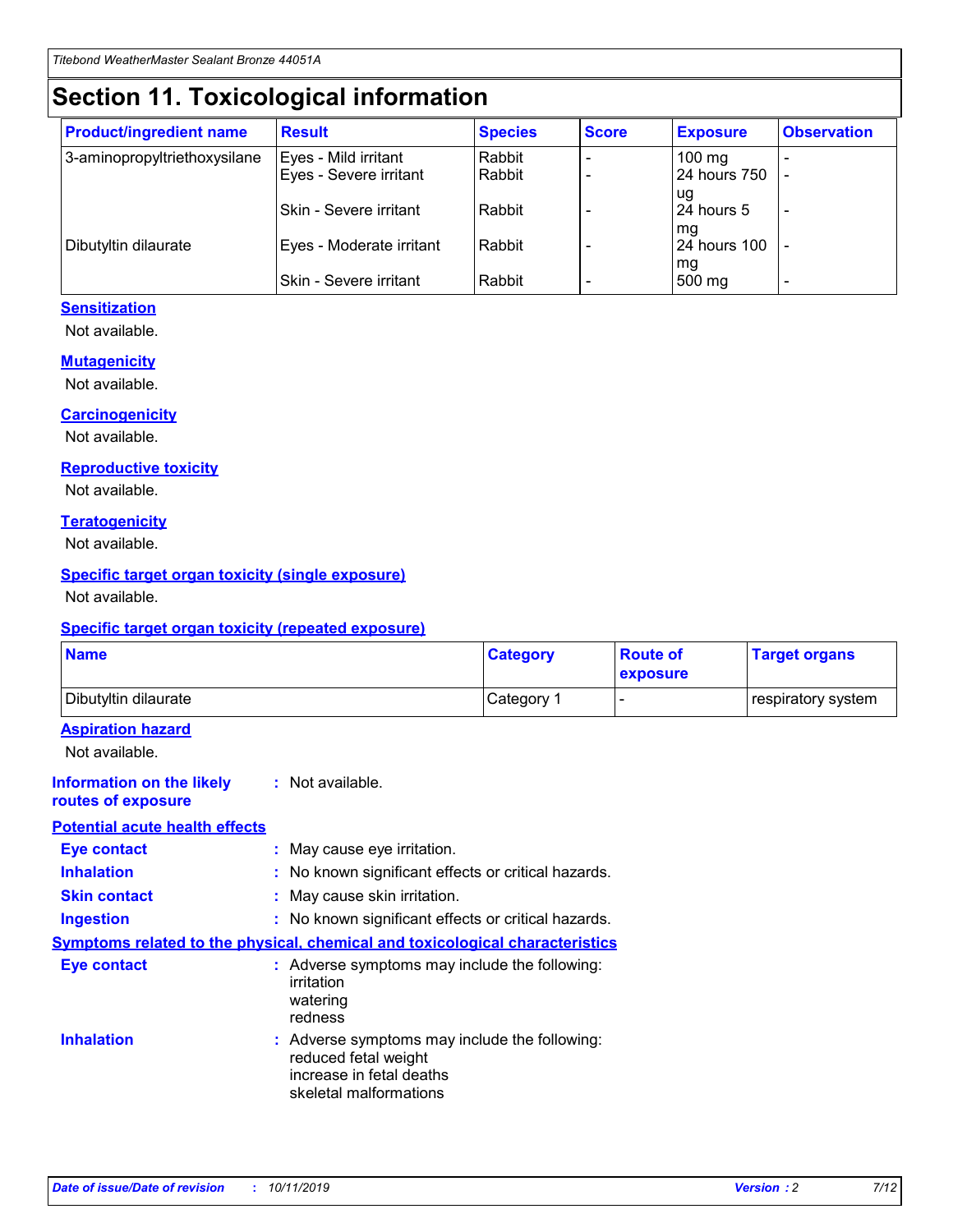*Titebond WeatherMaster Sealant Bronze 44051A*

## **Section 11. Toxicological information**

| <b>Skin contact</b>                     | : Adverse symptoms may include the following:<br>irritation<br>redness<br>reduced fetal weight<br>increase in fetal deaths<br>skeletal malformations |  |
|-----------------------------------------|------------------------------------------------------------------------------------------------------------------------------------------------------|--|
| <b>Ingestion</b>                        | : Adverse symptoms may include the following:<br>reduced fetal weight<br>increase in fetal deaths<br>skeletal malformations                          |  |
|                                         | Delayed and immediate effects and also chronic effects from short and long term exposure                                                             |  |
| <b>Short term exposure</b>              |                                                                                                                                                      |  |
| <b>Potential immediate</b><br>effects   | : Not available.                                                                                                                                     |  |
| <b>Potential delayed effects</b>        | : Not available.                                                                                                                                     |  |
| <b>Long term exposure</b>               |                                                                                                                                                      |  |
| <b>Potential immediate</b><br>effects   | : Not available.                                                                                                                                     |  |
| <b>Potential delayed effects</b>        | : Not available.                                                                                                                                     |  |
| <b>Potential chronic health effects</b> |                                                                                                                                                      |  |
| Not available.                          |                                                                                                                                                      |  |
| <b>General</b>                          | : Once sensitized, a severe allergic reaction may occur when subsequently exposed to<br>very low levels.                                             |  |
| <b>Carcinogenicity</b>                  | : No known significant effects or critical hazards.                                                                                                  |  |
| <b>Mutagenicity</b>                     | : No known significant effects or critical hazards.                                                                                                  |  |
| <b>Teratogenicity</b>                   | May damage the unborn child.                                                                                                                         |  |
| <b>Developmental effects</b>            | : No known significant effects or critical hazards.                                                                                                  |  |
| <b>Fertility effects</b>                | May damage fertility.                                                                                                                                |  |
| <b>Numerical measures of toxicity</b>   |                                                                                                                                                      |  |
| <b>Acute toxicity estimates</b>         |                                                                                                                                                      |  |
| الملحلة والمستنصر بالمسلط               |                                                                                                                                                      |  |

Not available.

## **Section 12. Ecological information**

#### **Toxicity**

| <b>Product/ingredient name</b> | <b>Result</b>                     | <b>Species</b>                              | <b>Exposure</b> |
|--------------------------------|-----------------------------------|---------------------------------------------|-----------------|
| Dibutyltin dilaurate           | Chronic EC10 > 2 mg/l Fresh water | Algae - Scenedesmus<br><b>I</b> subspicatus | l 96 hours      |

### **Persistence and degradability**

| <b>Product/ingredient name</b> | <b>Test</b>                                                                    | <b>Result</b>  |  | <b>Dose</b>       | <b>Inoculum</b>         |
|--------------------------------|--------------------------------------------------------------------------------|----------------|--|-------------------|-------------------------|
| Dibutyltin dilaurate           | OECD 301F<br>Ready<br>Biodegradability -<br>Manometric<br>Respirometry<br>Test | 23 % - 28 days |  |                   |                         |
| <b>Product/ingredient name</b> | <b>Aquatic half-life</b>                                                       |                |  | <b>Photolysis</b> | <b>Biodegradability</b> |
| Dibutyltin dilaurate           |                                                                                |                |  |                   | Inherent                |

### **Bioaccumulative potential**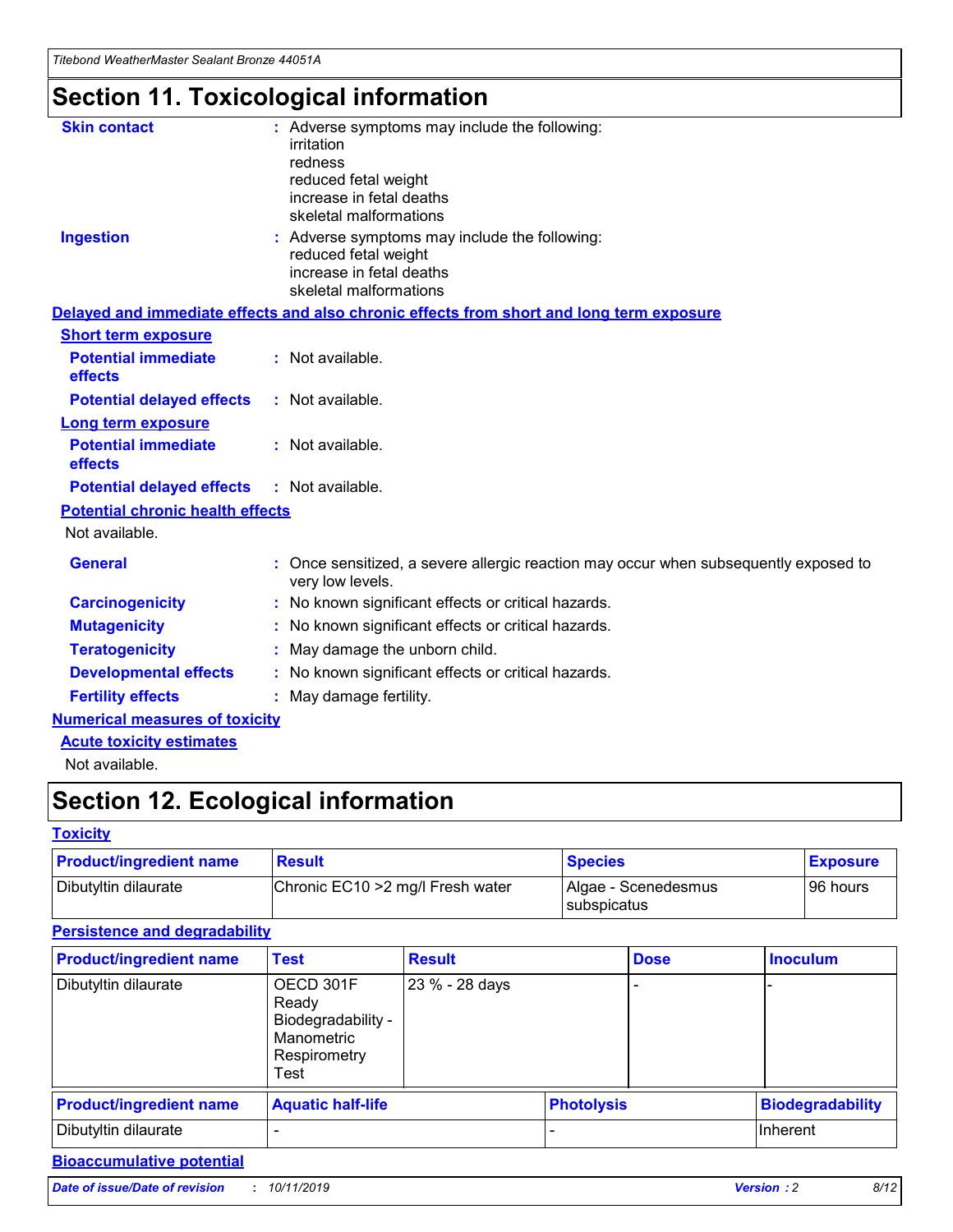## **Section 12. Ecological information**

| <b>Product/ingredient name</b>                       | ∣LoqP <sub>ow</sub> | <b>BCF</b>  | <b>Potential</b> |
|------------------------------------------------------|---------------------|-------------|------------------|
| 3-aminopropyltriethoxysilane<br>Dibutyltin dilaurate | 1.1<br>4.44         | 3.4<br>2.91 | low<br>low       |

#### **Mobility in soil**

| <b>Soil/water partition</b><br>coefficient (K <sub>oc</sub> ) | : Not available.                                    |
|---------------------------------------------------------------|-----------------------------------------------------|
| <b>Other adverse effects</b>                                  | : No known significant effects or critical hazards. |

### **Section 13. Disposal considerations**

| <b>Disposal methods</b> |  |  |
|-------------------------|--|--|

**Disposal methods** : The generation of waste should be avoided or minimized wherever possible. Disposal of this product, solutions and any by-products should at all times comply with the requirements of environmental protection and waste disposal legislation and any regional local authority requirements. Dispose of surplus and non-recyclable products via a licensed waste disposal contractor. Waste should not be disposed of untreated to the sewer unless fully compliant with the requirements of all authorities with jurisdiction. Waste packaging should be recycled. Incineration or landfill should only be considered when recycling is not feasible. This material and its container must be disposed of in a safe way. Care should be taken when handling emptied containers that have not been cleaned or rinsed out. Empty containers or liners may retain some product residues. Avoid dispersal of spilled material and runoff and contact with soil, waterways, drains and sewers.

## **Section 14. Transport information**

|                                      | <b>DOT</b><br><b>Classification</b> | <b>TDG</b><br><b>Classification</b> | <b>Mexico</b><br><b>Classification</b> | <b>ADR/RID</b>           | <b>IMDG</b>     | <b>IATA</b>              |
|--------------------------------------|-------------------------------------|-------------------------------------|----------------------------------------|--------------------------|-----------------|--------------------------|
| <b>UN number</b>                     | Not regulated.                      | Not regulated.                      | Not regulated.                         | Not regulated.           | Not regulated.  | Not regulated.           |
| <b>UN proper</b><br>shipping name    | $\qquad \qquad$                     |                                     |                                        |                          |                 |                          |
| <b>Transport</b><br>hazard class(es) | $\overline{\phantom{m}}$            | $\qquad \qquad$                     | $\qquad \qquad$                        | $\overline{\phantom{a}}$ | $\qquad \qquad$ | $\overline{\phantom{0}}$ |
| <b>Packing group</b>                 | $\overline{\phantom{a}}$            | -                                   |                                        |                          |                 |                          |
| <b>Environmental</b><br>hazards      | No.                                 | No.                                 | No.                                    | No.                      | No.             | No.                      |

## **Section 15. Regulatory information**

#### **U.S. Federal regulations**

#### **SARA 302/304**

#### **Composition/information on ingredients**

No products were found.

**SARA 304 RQ :** Not applicable.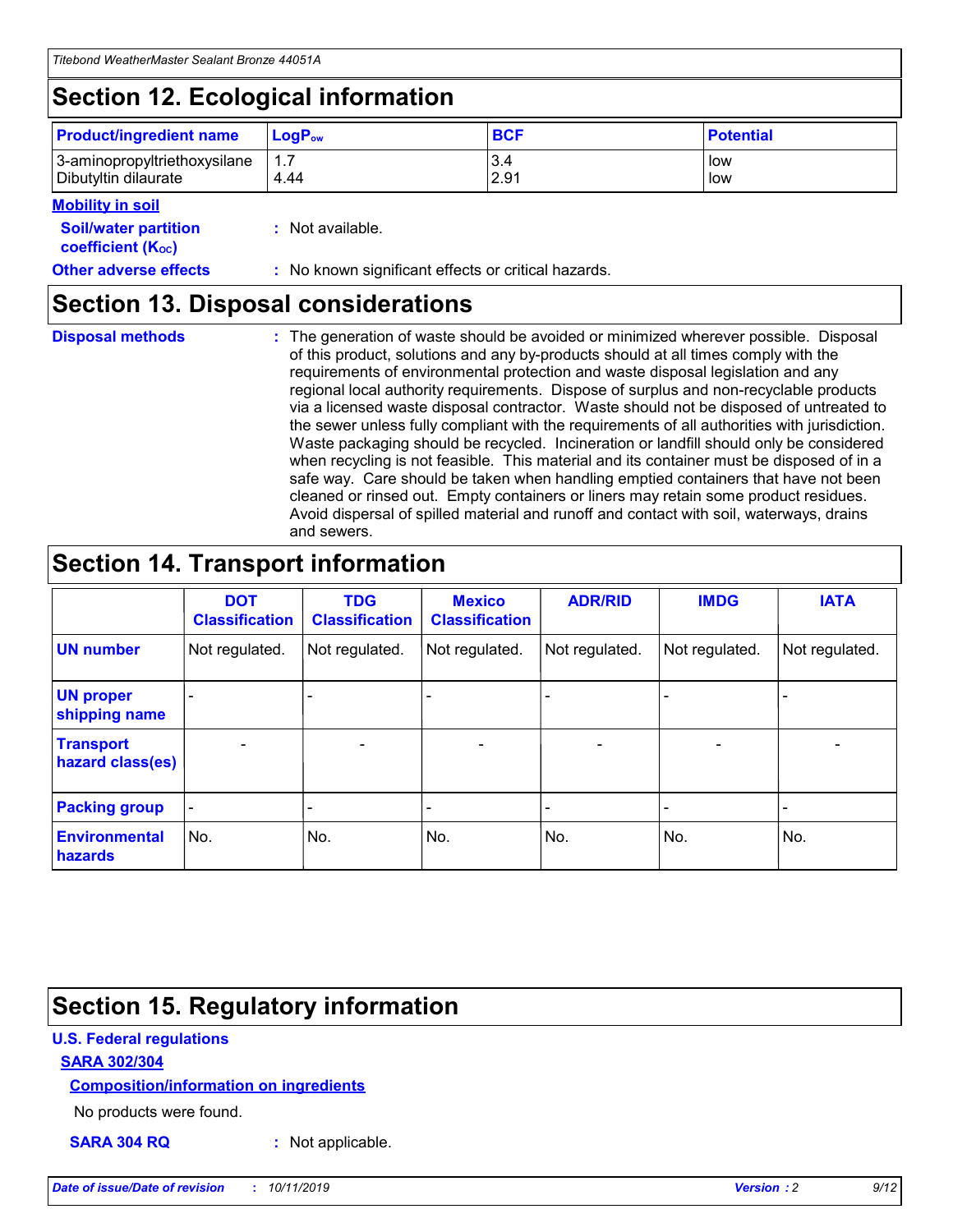## **Section 15. Regulatory information**

#### **SARA 311/312**

**Classification :** EYE IRRITATION - Category 2B SKIN SENSITIZATION - Category 1 TOXIC TO REPRODUCTION (Fertility) - Category 1B TOXIC TO REPRODUCTION (Unborn child) - Category 1B

#### **Composition/information on ingredients**

| <b>Name</b>                  | $\frac{9}{6}$ | <b>Classification</b>                                  |
|------------------------------|---------------|--------------------------------------------------------|
| 3-aminopropyltriethoxysilane | $\leq$ 3      | <b>FLAMMABLE LIQUIDS - Category 4</b>                  |
|                              |               | <b>ACUTE TOXICITY (oral) - Category 4</b>              |
|                              |               | SKIN IRRITATION - Category 2                           |
|                              |               | <b>EYE IRRITATION - Category 2A</b>                    |
| Dibutyltin dilaurate         | ≤0.3          | <b>ACUTE TOXICITY (oral) - Category 3</b>              |
|                              |               | SKIN CORROSION - Category 1C                           |
|                              |               | SERIOUS EYE DAMAGE - Category 1                        |
|                              |               | SKIN SENSITIZATION - Category 1                        |
|                              |               | <b>GERM CELL MUTAGENICITY - Category 2</b>             |
|                              |               | <b>TOXIC TO REPRODUCTION (Fertility) - Category 1B</b> |
|                              |               | TOXIC TO REPRODUCTION (Unborn child) - Category 1B     |
|                              |               | SPECIFIC TARGET ORGAN TOXICITY (REPEATED               |
|                              |               | EXPOSURE) (respiratory system) - Category 1            |

#### **State regulations**

| <b>Massachusetts</b> | : None of the components are listed. |
|----------------------|--------------------------------------|
| <b>New York</b>      | : None of the components are listed. |
| <b>New Jersey</b>    | : None of the components are listed. |
| <b>Pennsylvania</b>  | : None of the components are listed. |

#### **California Prop. 65**

**A** WARNING: This product can expose you to methanol, which is known to the State of California to cause birth defects or other reproductive harm. For more information go to www.P65Warnings.ca.gov.

| <b>Ingredient name</b> | No significant risk Maximum<br>level | acceptable dosage<br>level |
|------------------------|--------------------------------------|----------------------------|
| methanol               |                                      | Yes.                       |

#### **International regulations**

**Chemical Weapon Convention List Schedules I, II & III Chemicals** Not listed.

#### **Montreal Protocol**

Not listed.

**Stockholm Convention on Persistent Organic Pollutants**

Not listed.

### **UNECE Aarhus Protocol on POPs and Heavy Metals**

Not listed.

#### **Inventory list**

### **China :** All components are listed or exempted.

**United States TSCA 8(b) inventory :** All components are active or exempted.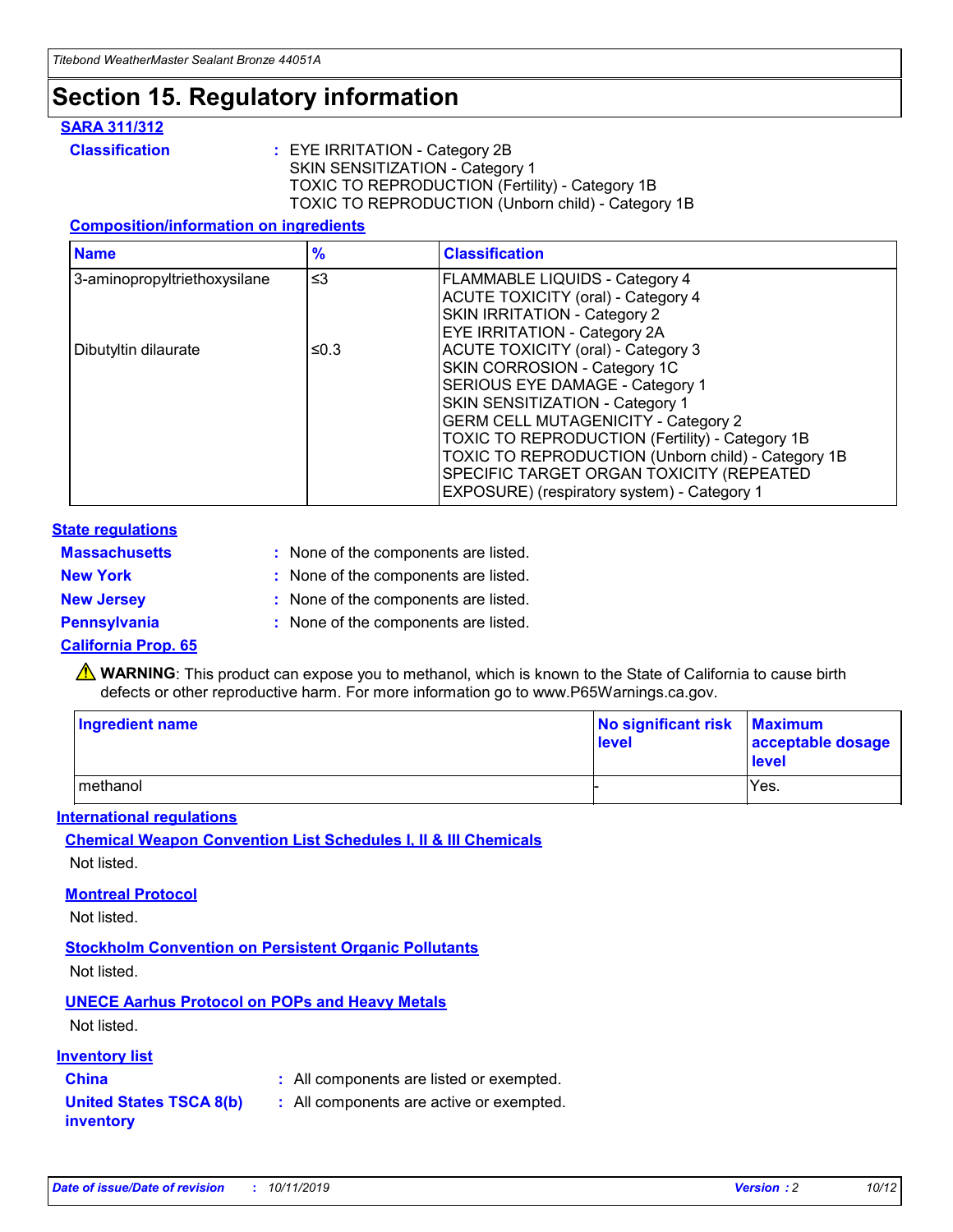## **Section 16. Other information**

**Hazardous Material Information System (U.S.A.)**



**Caution: HMIS® ratings are based on a 0-4 rating scale, with 0 representing minimal hazards or risks, and 4 representing significant hazards or risks. Although HMIS® ratings and the associated label are not required on SDSs or products leaving a facility under 29 CFR 1910.1200, the preparer may choose to provide them. HMIS® ratings are to be used with a fully implemented HMIS® program. HMIS® is a registered trademark and service mark of the American Coatings Association, Inc.**

**The customer is responsible for determining the PPE code for this material. For more information on HMIS® Personal Protective Equipment (PPE) codes, consult the HMIS® Implementation Manual.**

#### **National Fire Protection Association (U.S.A.)**



**Reprinted with permission from NFPA 704-2001, Identification of the Hazards of Materials for Emergency Response Copyright ©1997, National Fire Protection Association, Quincy, MA 02269. This reprinted material is not the complete and official position of the National Fire Protection Association, on the referenced subject which is represented only by the standard in its entirety.**

**Copyright ©2001, National Fire Protection Association, Quincy, MA 02269. This warning system is intended to be interpreted and applied only by properly trained individuals to identify fire, health and reactivity hazards of chemicals. The user is referred to certain limited number of chemicals with recommended classifications in NFPA 49 and NFPA 325, which would be used as a guideline only. Whether the chemicals are classified by NFPA or not, anyone using the 704 systems to classify chemicals does so at their own risk.**

#### **Procedure used to derive the classification**

|                                                                                                                                  | <b>Classification</b>                                                                                                                                                                                                                                                                                                                                                                                                                                                                                                                                                           | <b>Justification</b>                                                     |
|----------------------------------------------------------------------------------------------------------------------------------|---------------------------------------------------------------------------------------------------------------------------------------------------------------------------------------------------------------------------------------------------------------------------------------------------------------------------------------------------------------------------------------------------------------------------------------------------------------------------------------------------------------------------------------------------------------------------------|--------------------------------------------------------------------------|
| <b>EYE IRRITATION - Category 2B</b><br>SKIN SENSITIZATION - Category 1<br><b>TOXIC TO REPRODUCTION (Fertility) - Category 1B</b> | TOXIC TO REPRODUCTION (Unborn child) - Category 1B                                                                                                                                                                                                                                                                                                                                                                                                                                                                                                                              | Expert judgment<br>Expert judgment<br>Expert judgment<br>Expert judgment |
| <b>History</b>                                                                                                                   |                                                                                                                                                                                                                                                                                                                                                                                                                                                                                                                                                                                 |                                                                          |
| Date of printing                                                                                                                 | : 4/22/2022                                                                                                                                                                                                                                                                                                                                                                                                                                                                                                                                                                     |                                                                          |
| Date of issue/Date of<br>revision                                                                                                | : 10/11/2019                                                                                                                                                                                                                                                                                                                                                                                                                                                                                                                                                                    |                                                                          |
| Date of previous issue                                                                                                           | : 10/16/2020                                                                                                                                                                                                                                                                                                                                                                                                                                                                                                                                                                    |                                                                          |
| <b>Version</b>                                                                                                                   | $\therefore$ 2                                                                                                                                                                                                                                                                                                                                                                                                                                                                                                                                                                  |                                                                          |
| <b>Key to abbreviations</b>                                                                                                      | $\therefore$ ATE = Acute Toxicity Estimate<br><b>BCF</b> = Bioconcentration Factor<br>GHS = Globally Harmonized System of Classification and Labelling of Chemicals<br>IATA = International Air Transport Association<br><b>IBC</b> = Intermediate Bulk Container<br><b>IMDG = International Maritime Dangerous Goods</b><br>LogPow = logarithm of the octanol/water partition coefficient<br>MARPOL = International Convention for the Prevention of Pollution From Ships, 1973<br>as modified by the Protocol of 1978. ("Marpol" = marine pollution)<br>$UN = United Nations$ |                                                                          |